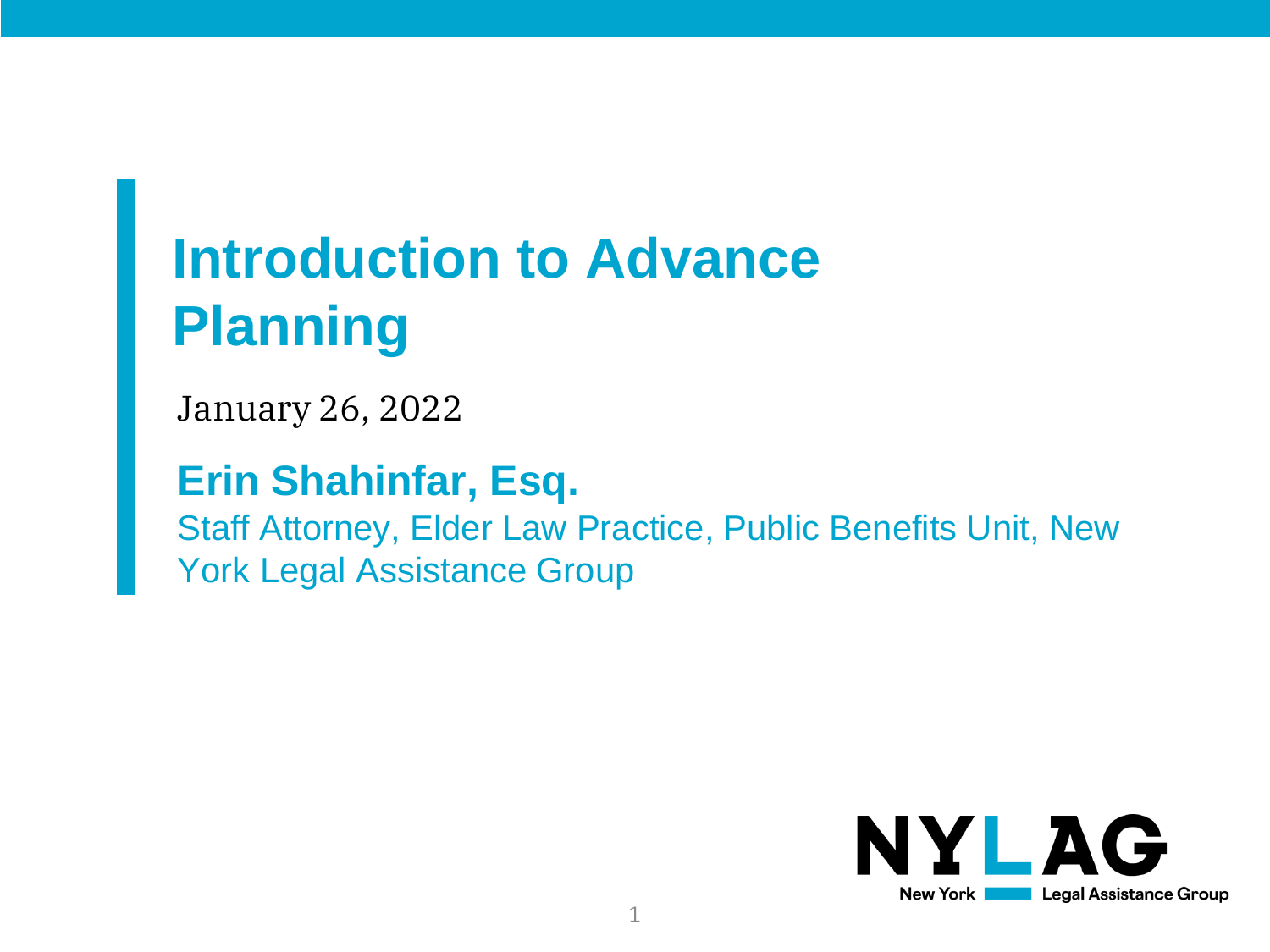# **ABOUT NYLAG**

The New York Legal Assistance Group (NYLAG) is a leading nonprofit that provides free civil legal services, financial counseling, and engages in policy advocacy efforts to help people experiencing poverty.

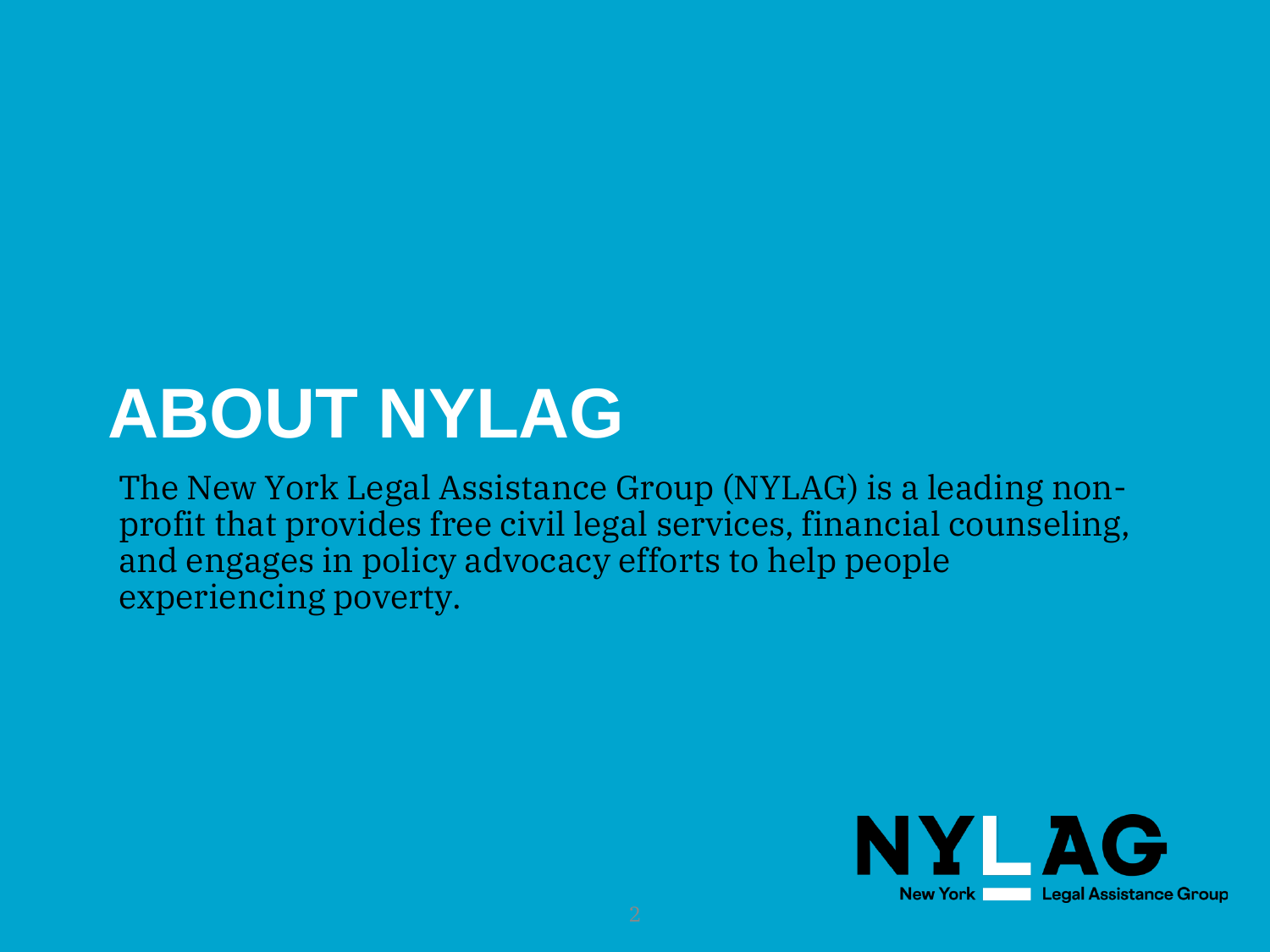### **Goals for this Session**

By the end of this session, you will know about the most common planning tools available and what would happen if you fail to plan.

- ➢ Planning for your physical being:
	- Health Care Proxy and Living Will
	- Medicaid Considerations
	- Appointment of Agent to Control Disposition of Remains
- ➢ Planning for your finances:
	- Powers of Attorney
	- Types of Property Ownership
	- Trusts
	- Last Will and Testaments

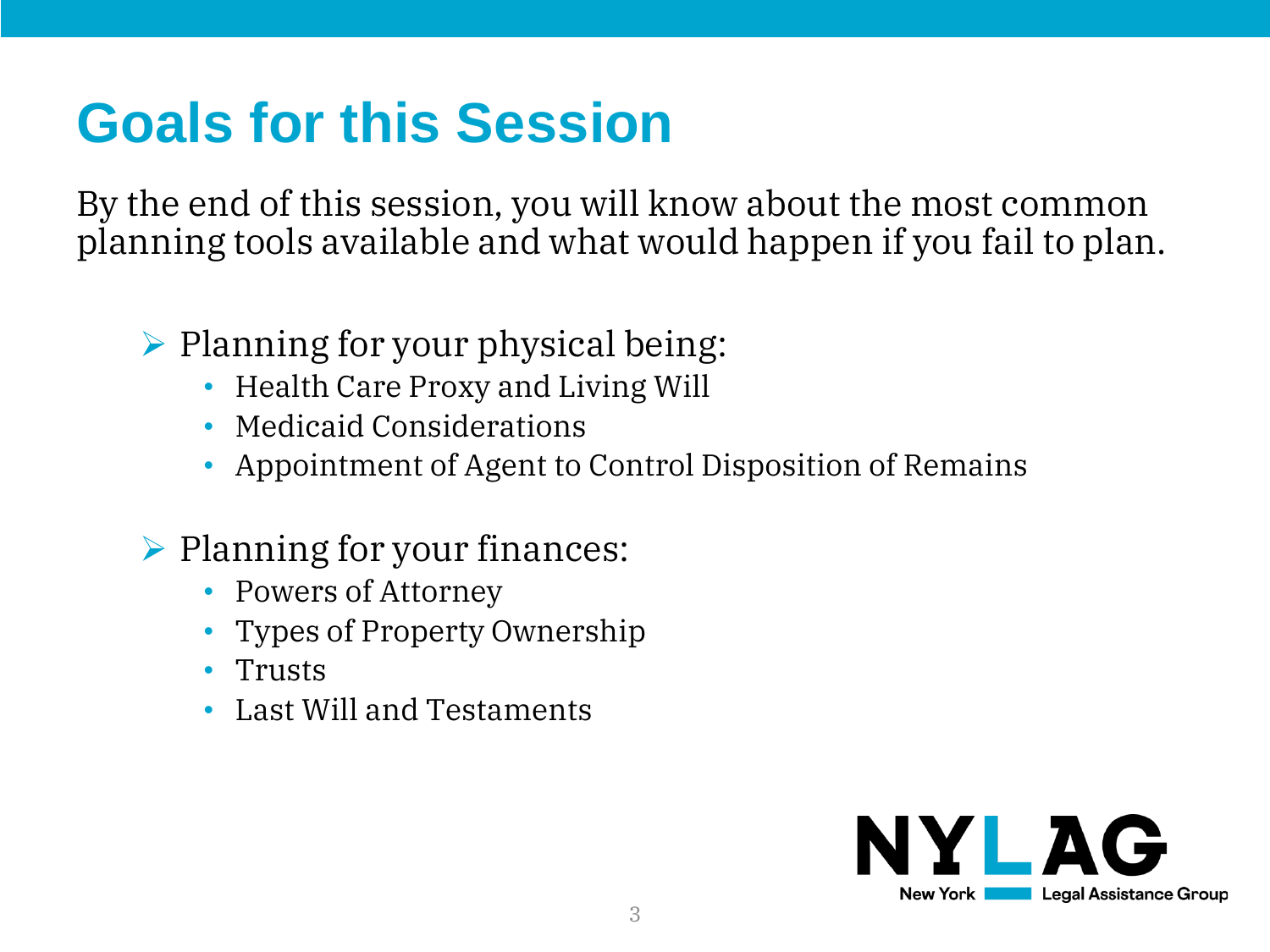

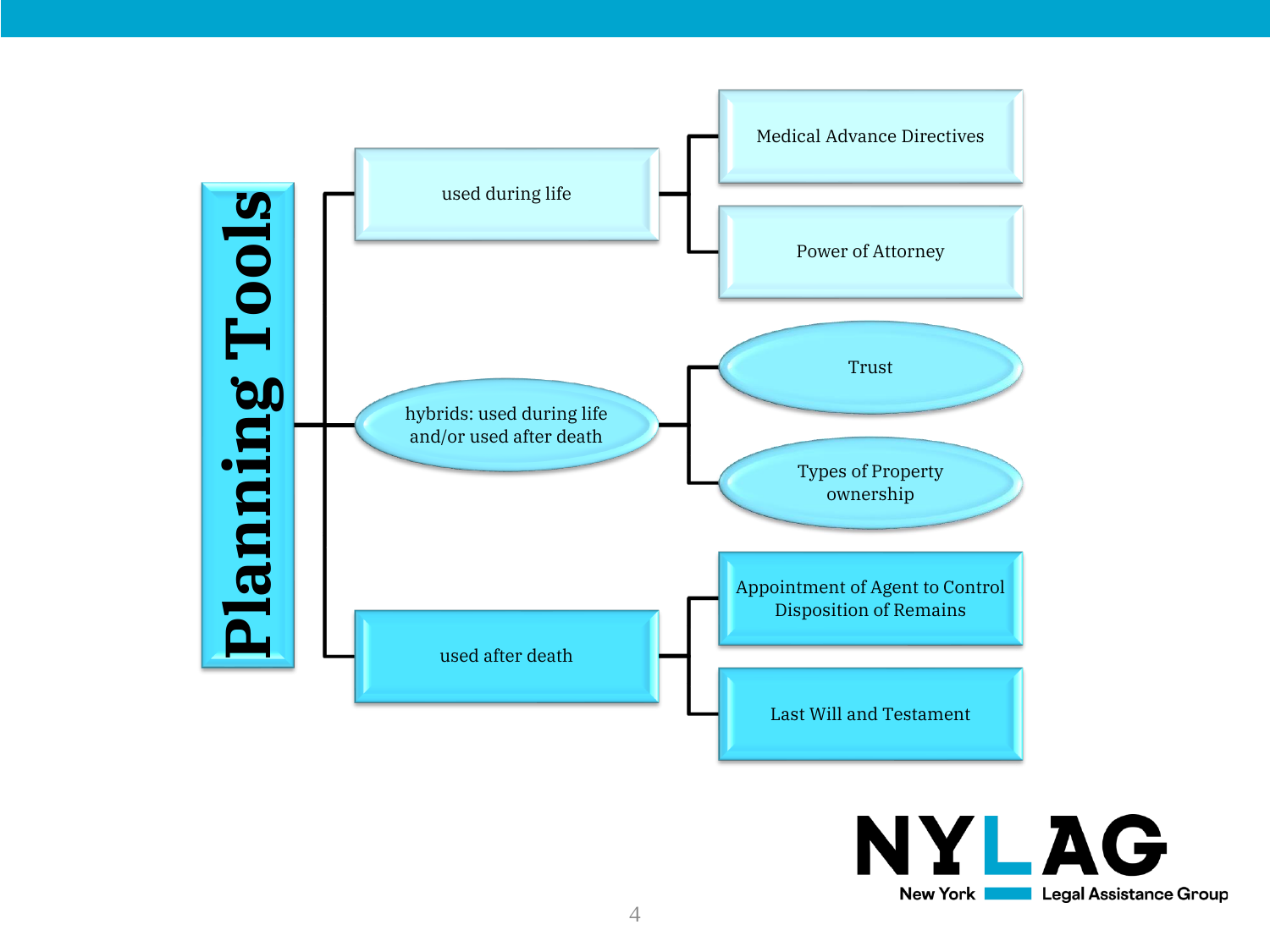### **Medical Advance Directives**

- Overview of available documents:
	- Health Care Proxy
	- Living Will
	- Do Not Resuscitate Order (DNR)/Do Not Intubate Order (DNI)
	- Medical Order for Life-Sustaining Treatment (MOLST)
- Default: Depending on need/circumstances: Family Health Care Decisions Act or Guardianship.

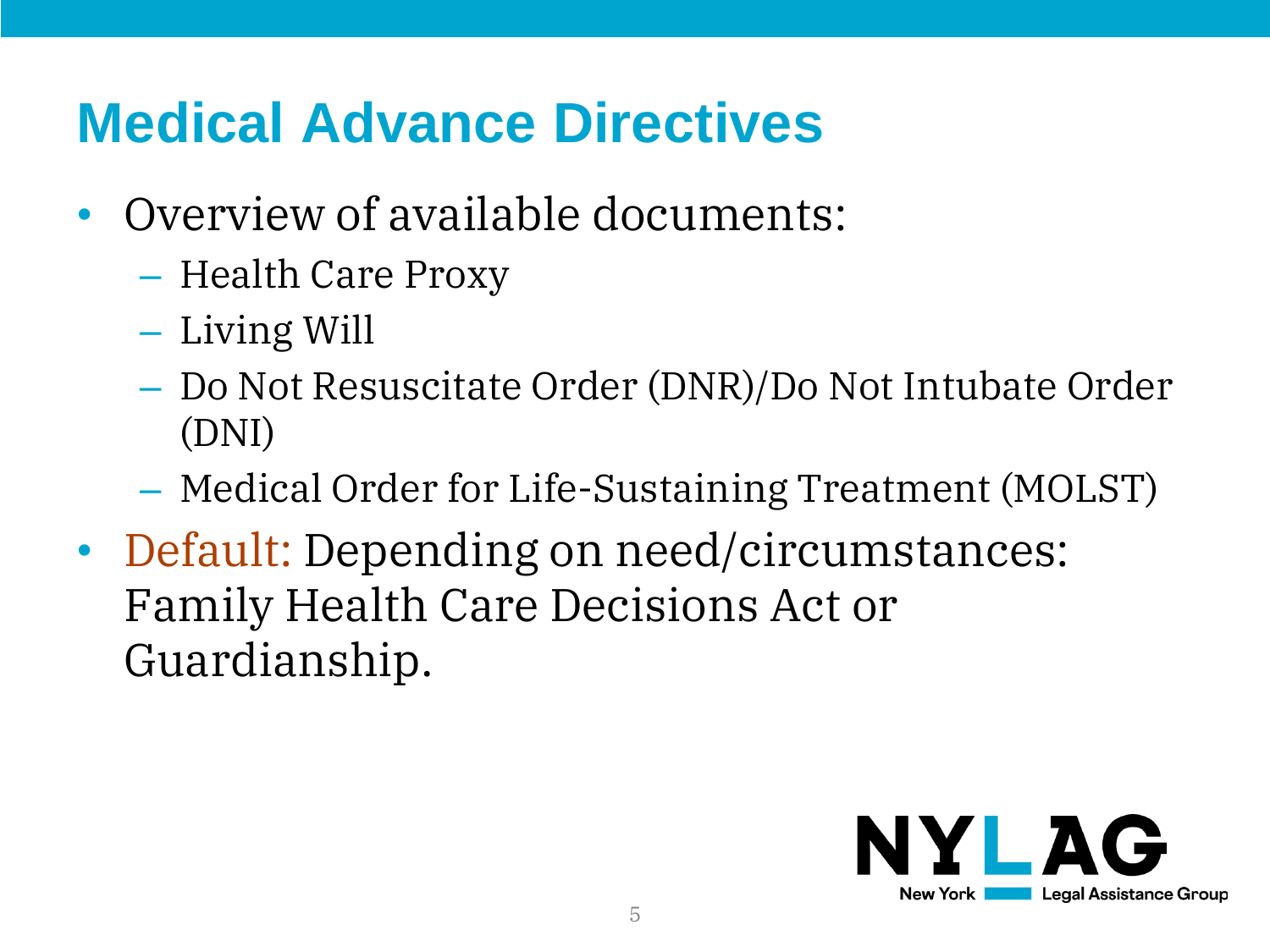### **What is a Health Care Proxy?**

- A legal document (governed by New York Public Health Law § 2981) for anyone 18 years or older.
- Allows you to appoint a trusted person (your Health Care Agent/ Proxy) to make medical and health care decisions on your behalf if you're not able to make them yourself.
- Takes effect only in the event that you are not able to make your own decisions or communicate your wishes in relation to your health care.
- It is important for you to discuss your wishes with your Health Care Agent/ Proxy concerning all issues (including end of life).
- How do you choose among your children / siblings / friends?

**New York** I

Legal Assistance Group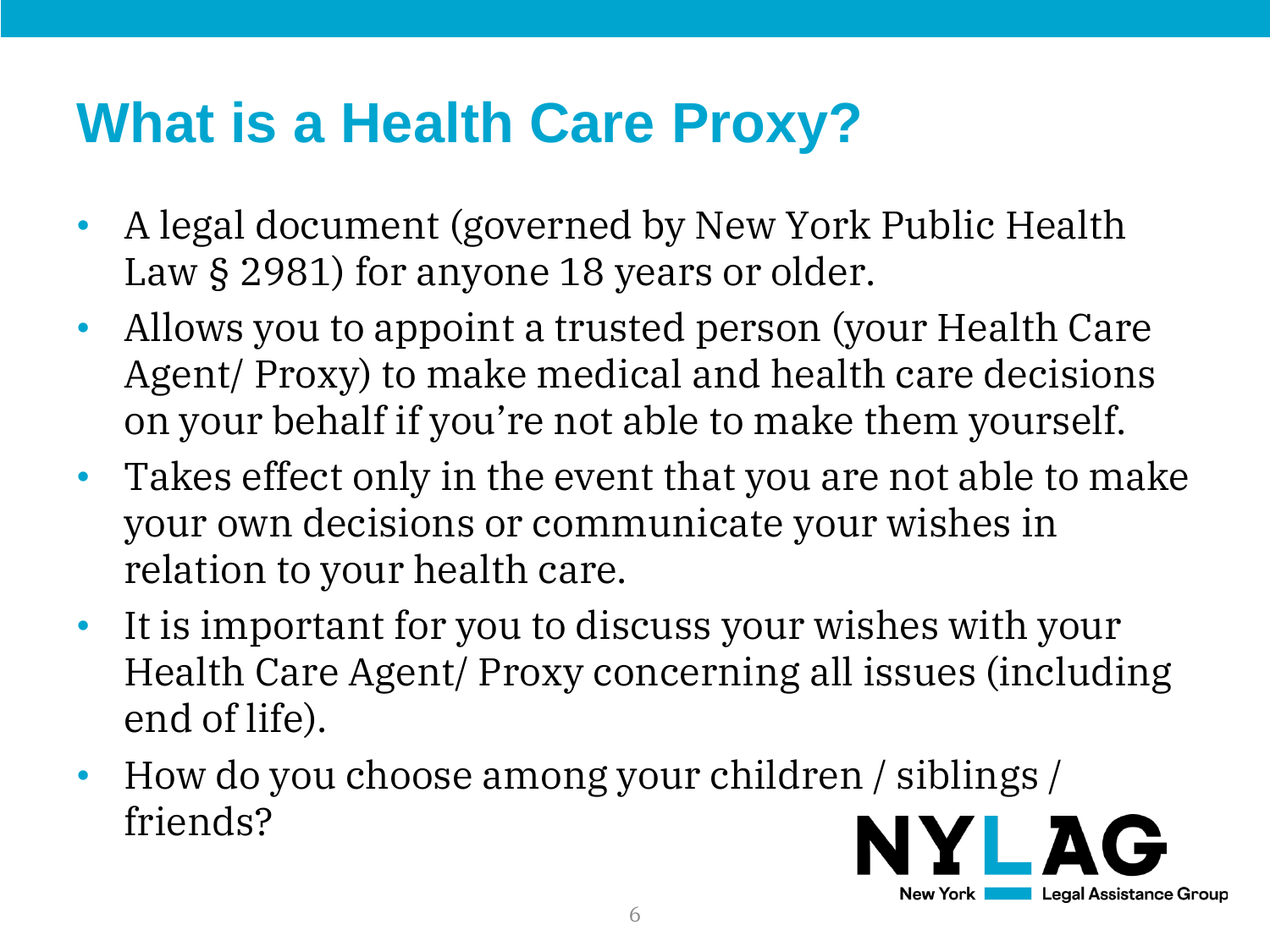#### **How to Complete Your Health Care Proxy**

- Only one proxy / agent at a time
- You may not appoint your attending doctor.
- You also may not choose an employee of a hospital or nursing home if you are a patient or resident of such facility.
- If you have special instructions for your Health Care Agent(s), you may insert them under Item (4) in the form or add additional pages.

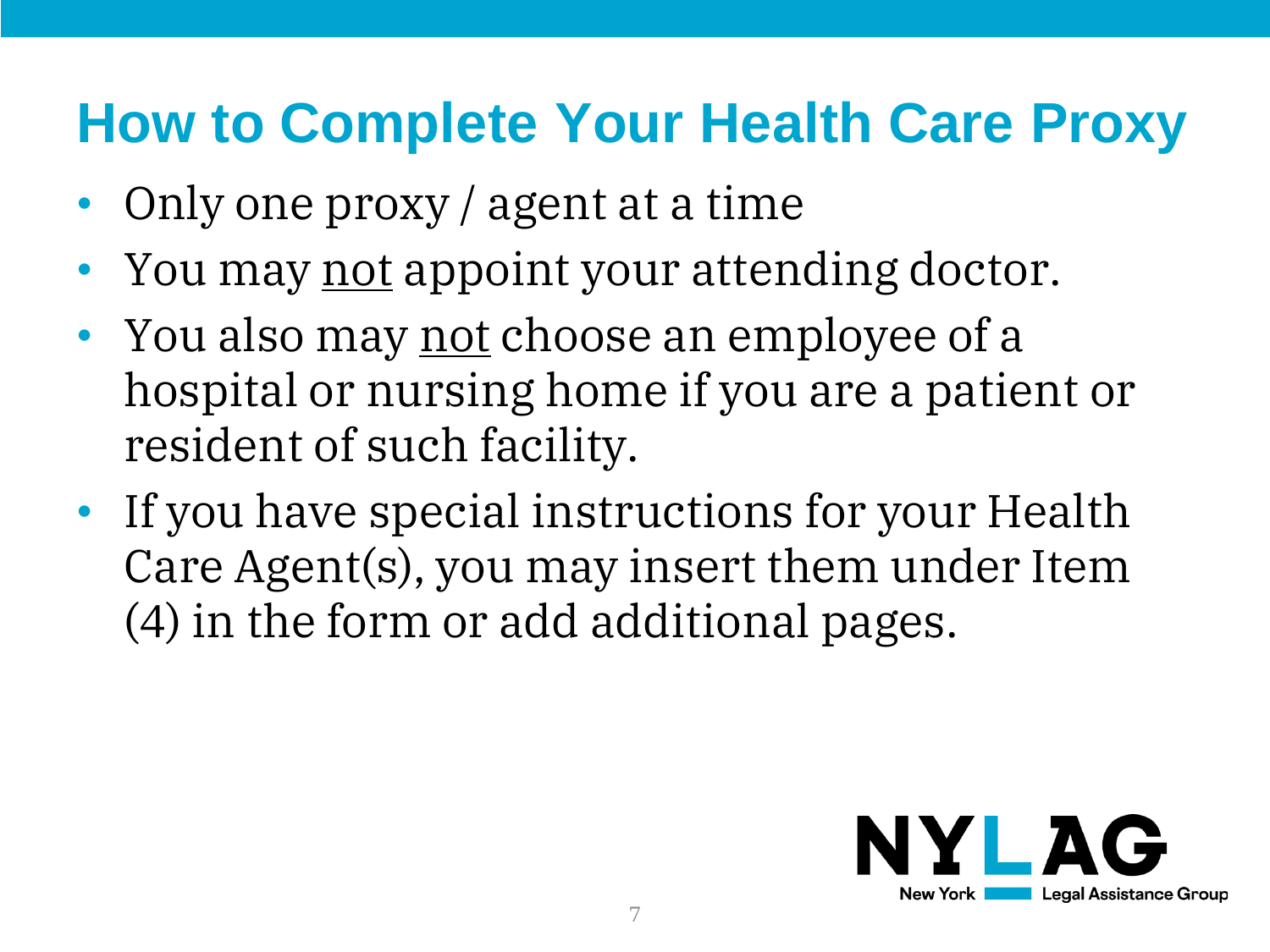#### **How to Complete Your Health Care Proxy**

- You must date and sign your Health Care Proxy before two witnesses, who are over the age of 18.
- Your Health Care Agent(s) may <u>not</u> sign as your witnesses.
- Special rules about who can witness a health care proxy when a person is residing in a hospital that is licensed by the Office for Mental Health.
- Do not need an attorney to make this document.

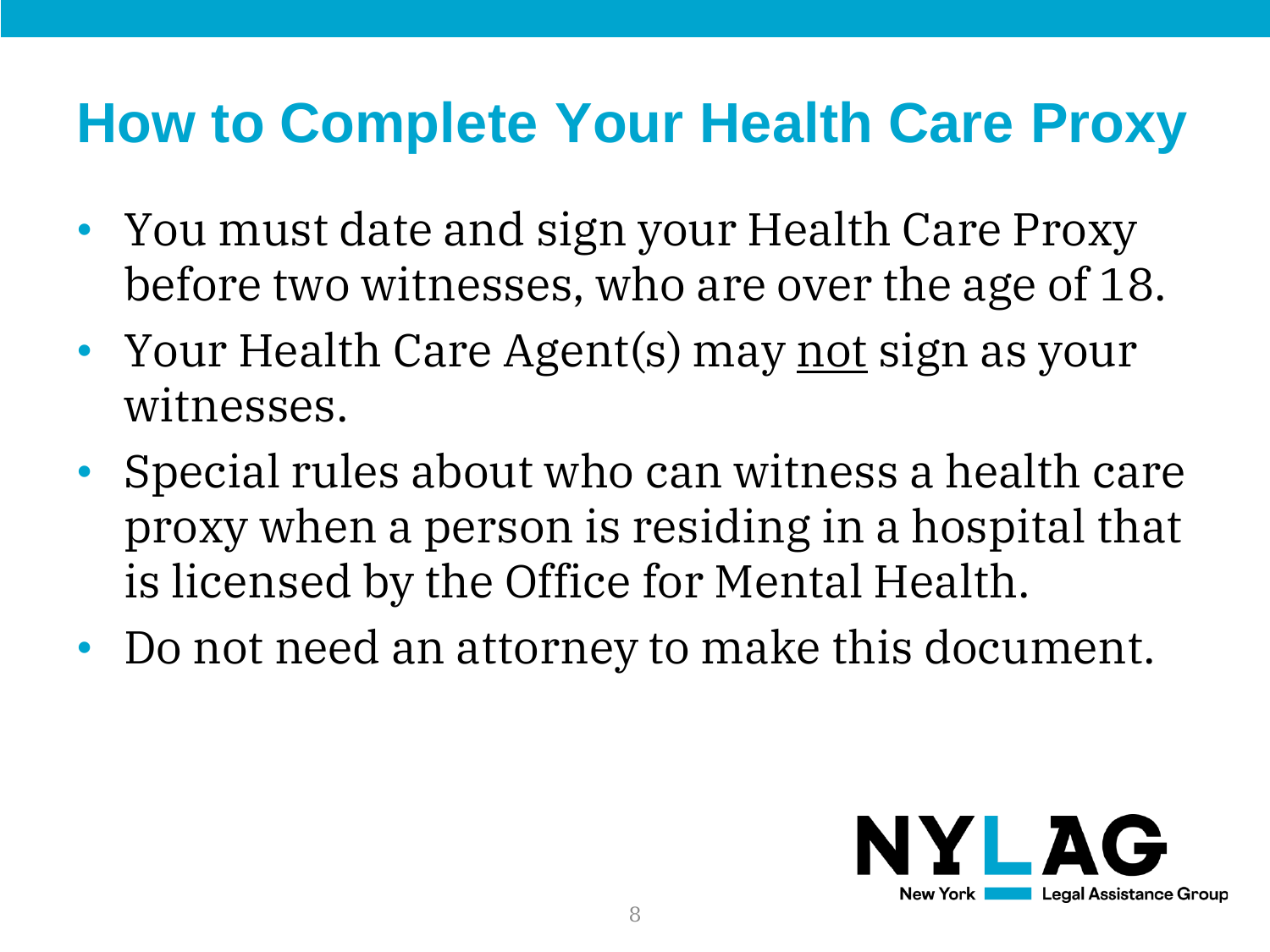#### **Health Care Proxy**

**(1) I,** [Client's name, if AKA, insert AKA name(s) as well]

hereby appoint [Agent's name, if AKA, insert AKA name(s) as well]

*(name, home address and telephone number)*

[Agent's address and all phone numbers]

as my health care agent to make any and all health care decisions for me, except to the extent that I state otherwise. This proxy shall take effect only when and if I become unable to make my own health care decisions.

#### **(2) Optional: Alternate Agent**

If the person I appoint is unable, unwilling or unavailable to act as my health care agent, I hereby appoint: If 1 Alternate Agent, insert Agent's name, AKA name(s), address, and all telephone #s. If more than 1 Alternate, *(name, home address and telephone number)*

insert after Alternate #1, "If my 1<sup>st</sup> Alternate Agent is unable to act, I hereby appoint [Insert name, AKA, address, and all telephone #s of  $2<sup>nd</sup>$  Alternate Agentl as my  $2<sup>nd</sup>$  Alternate Agent.

**(5)** I also gran<sup>t</sup> authority and power to my agent(s) to serve as my personal representative for purposes of the Health Insurance Portability and Accountability Act (HIPAA). My agen<sup>t</sup> is authorized to execute any and all releases and other documents necessary in order to obtain disclosure of my patient records and other medical information subject to and protected by HIPAA.

#### **(6) Your Identification (***please print***)**

| Name [Client's Name(s) |
|------------------------|
|                        |

Address [Client's Address]

**(7) Witnesses:** Two witnesses must be 18 years of age or older and cannot be the health care agent or alternate.

Signature Date [Today's Date]

I declare that the person who signed this document appeared to execute the Health Care Proxy willingly and free from duress. He or she signed (or asked another to sign for him or her) this document in my presence.

#### *Witness 1:*

Name (*please print)*: [Name of Witness #1] Signature: Address: [Witness #1's Address]

Date: [Same date as Client's signature]

#### *Witness 2:*

Name (*please print)*: [Name of Witness #2]

Signature:

Address: [Witness #2's Address]

#### Date: [Same date as Client's signature]

as my health care agent to make any and all health care decisions for me, except to the extent that I state otherwise.

**(3)** Unless I revoke it or state an expiration date or circumstances under which it will expire, this proxy shall remain in effect indefinitely. (Optional: If you want this proxy to expire, state the date or conditions here.) This proxy shall expire (specify date or conditions):

[It is NOT recommended to insert an expiration date – Clients may create new MAD if they wish to change agents].

**(4)** I direct my health care agent to make health care decisions according to my wishes and limitations, as he or she knows or as stated below. (If you want to limit your agent's authority to make health care decisions for you or to give specific instructions, you may state your wishes or limitations here.) I direct my health care agent to make health care decisions in accordance with the following limitations and/or instructions (attach additional pages as necessary):

If Client did a Living Will, insert: "See my Living Will dated [Insert date]." If client did not do a Living Will,

insert: "I have discussed my wishes concerning artificial nutrition and artificial hydration with my [Insert: Agent/ Alternate]. Be sure to refer to the appropriate person or persons. Be sure that your client has had a conversation with their Agent and Alternate Agents prior to executing the document.

Please note that in order for your agent to make health care decisions for you about artificial nutrition and hydration (nourishment and water provided by feeding tube and intravenous line), your agent must reasonably know your wishes. You can either tell vour agent what vour wishes are or include them in the above section. See instructions for sample language that you could use if you choose to include your *wishes on this form, including your wishes about artificial nutrition and hydration.*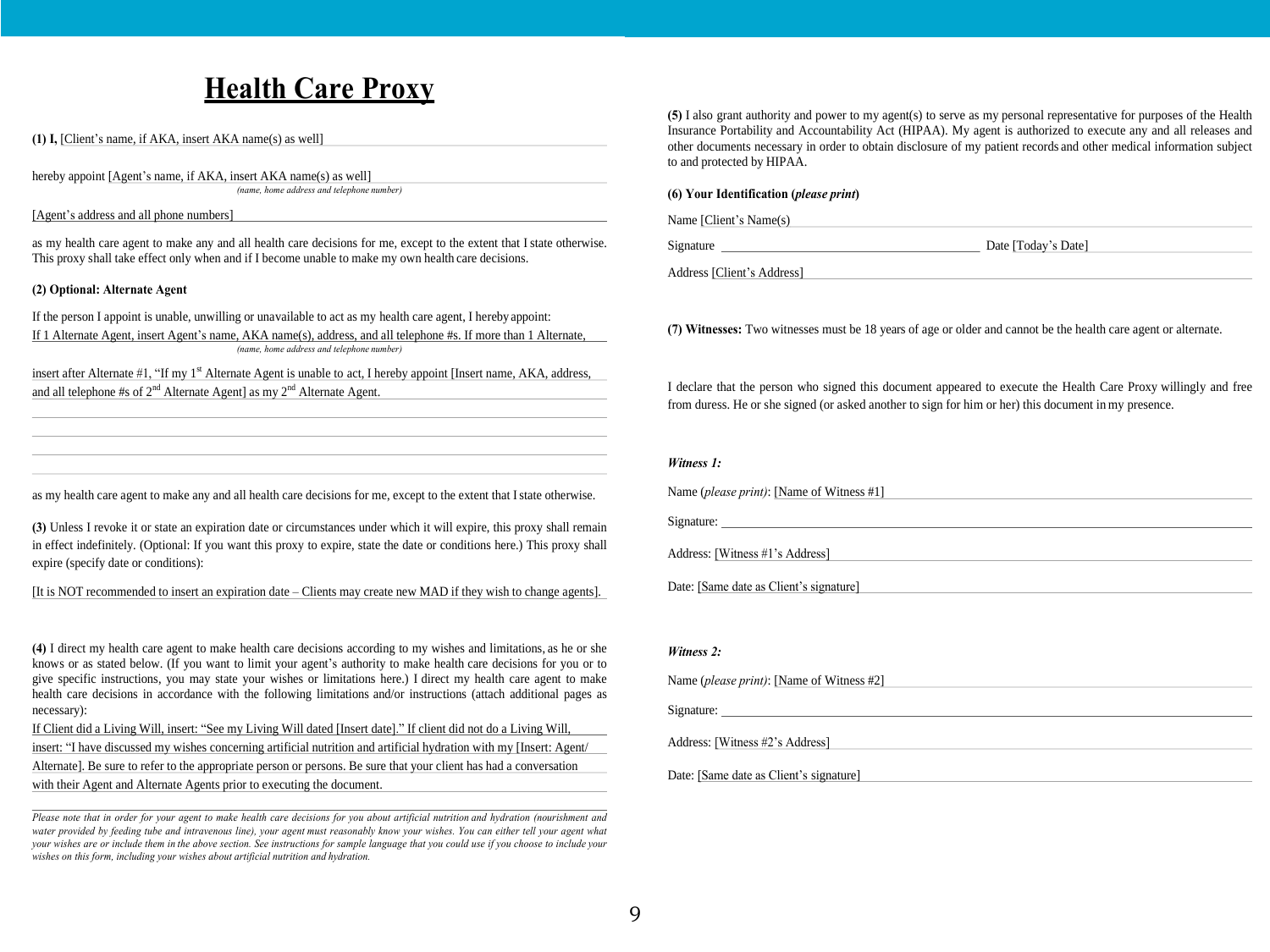## **What is a Living Will?**

- A document that describes end-of-life wishes in the case of terminal illness or incapacity with no reasonable expectation of recovery.
- Can be used to support the decision-making of the Health Care Proxy agent if the principal feels strongly about avoiding life-sustaining treatment.
- Medical treatment might include:
	- Artificial nutrition and hydration (tube feeding)
	- CPR
	- Help with breathing
	- Statement of goals, values, and preferences (further explained later in this presentation)

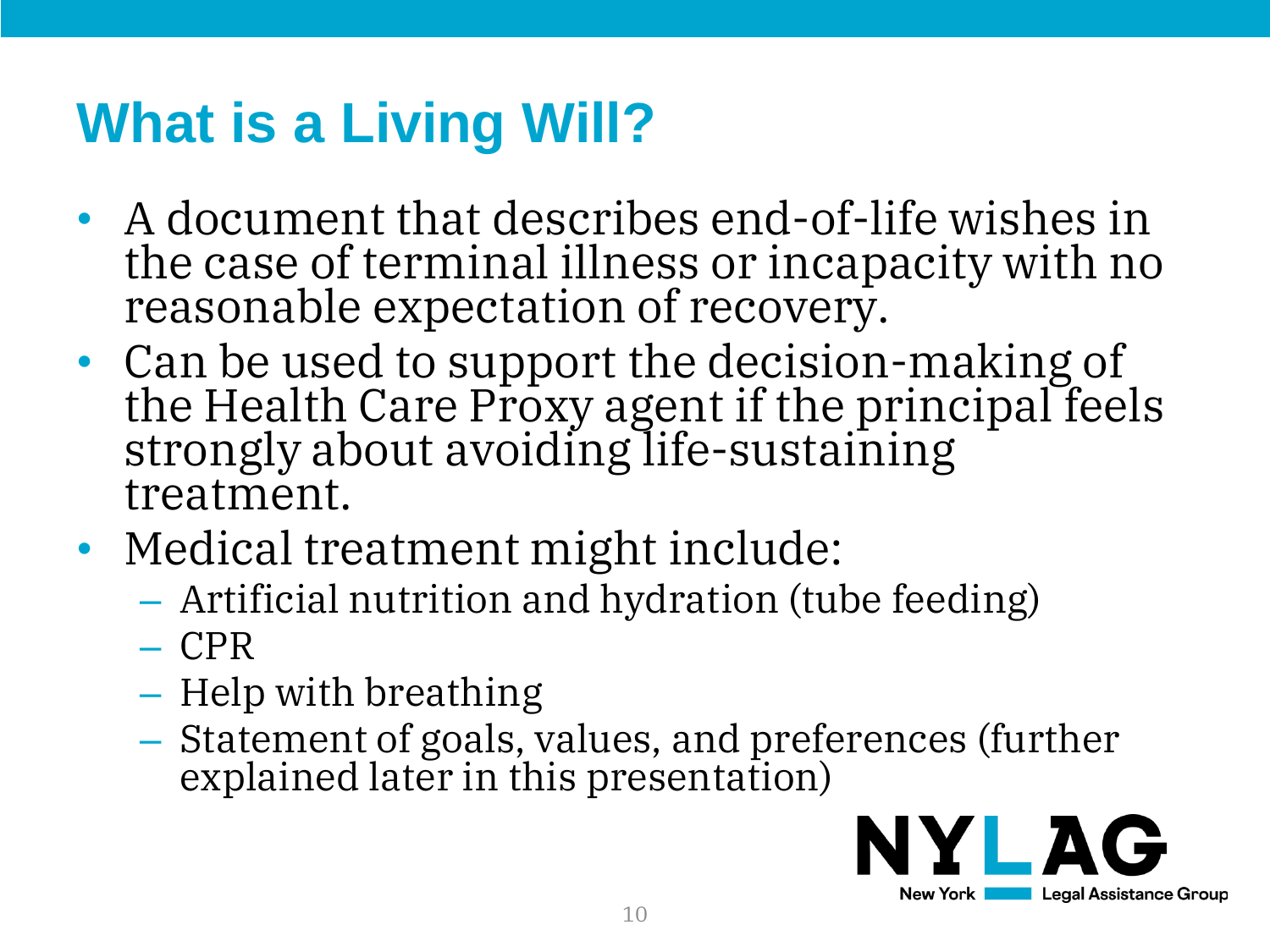#### **What happens if you do not have Advance Directives and can no longer make decisions?**

- **For medical decision making**: If you have not appointed a Health Care Agent, New York Public Health Law § 2994-d (the Family Heath Care Decisions Act (FHCDA)) states that if you are admitted to a hospital or nursing home, the following people, in this order, will make your decisions for you:
	- 1. a court appointed guardian,
	- 2. your spouse or domestic partner,
	- 3. a son or daughter 18 years or older,
	- 4. a parent,
	- 5. a brother or sister 18 years or older,
	- 6. a close friend.

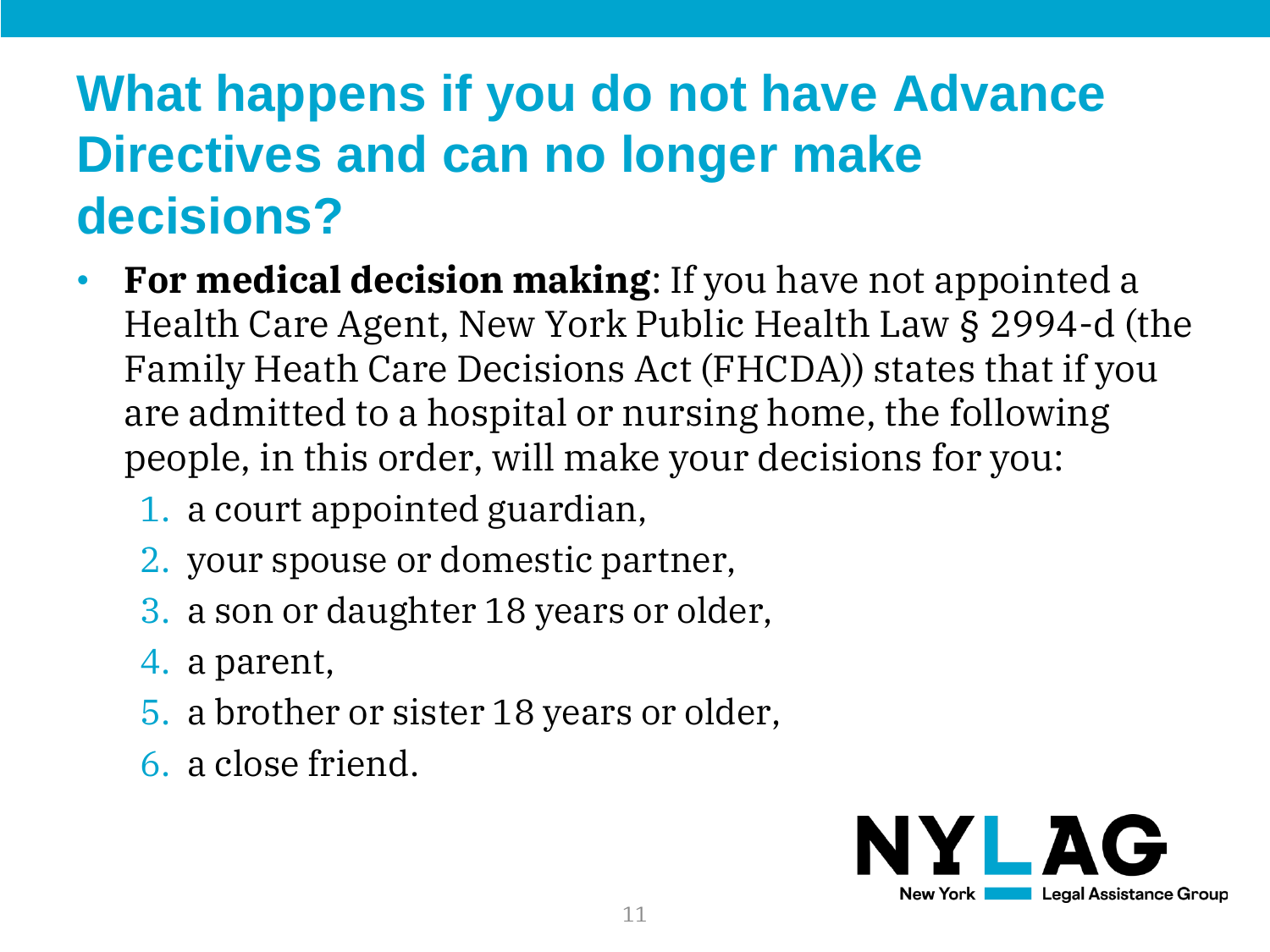### **What is a Power of Attorney?**

- Document that authorizes a trusted person to manage financial and banking matters, as well as Medicaid planning, during the **lifetime** of the Principal.
- Not giving up power/rights.
- Agent: over the age of 18.
- The crux of a POA: Trust.
- Default: Depending on need/circumstances: specific remedies available or Guardianship. Guardianship proceedings are invasive, can be costly and time-consuming

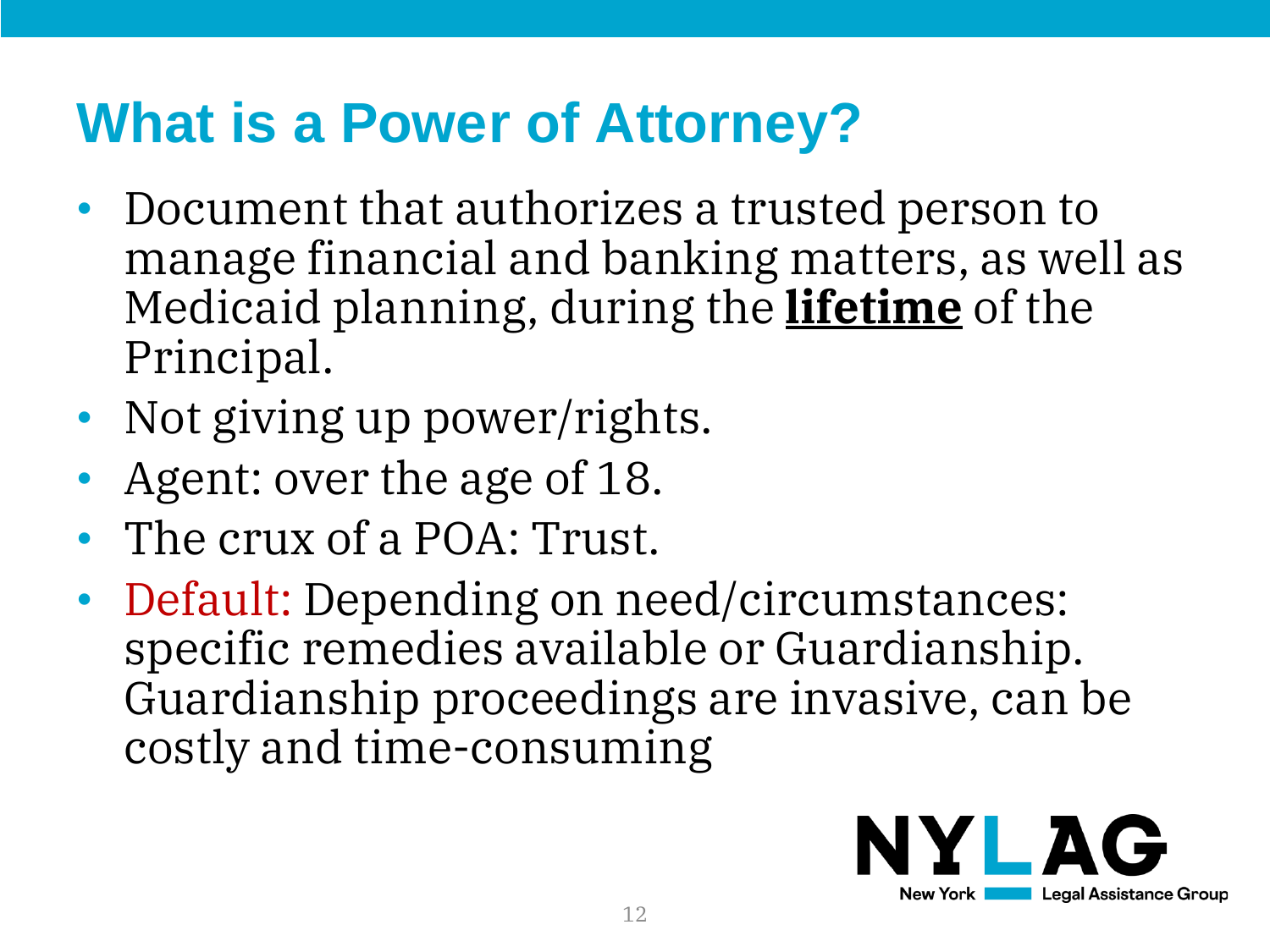- A new statutory short form became effective June 13, 2021
	- POAs validly executed in accordance with the law at the time of execution will continue to be effective
- Agent owes fiduciary duty to the principal and must act according to principal's instructions or in principal's best interest
- Must avoid conflicts of interest
- Must disclose nature of relationship when signing for the principal (example: signing "James Smith as Power of Attorney/agent for Julia Smith).
- POA can be revoked at any time by a principal who is competent
- POA is <u>not</u> effective after the death of the principal

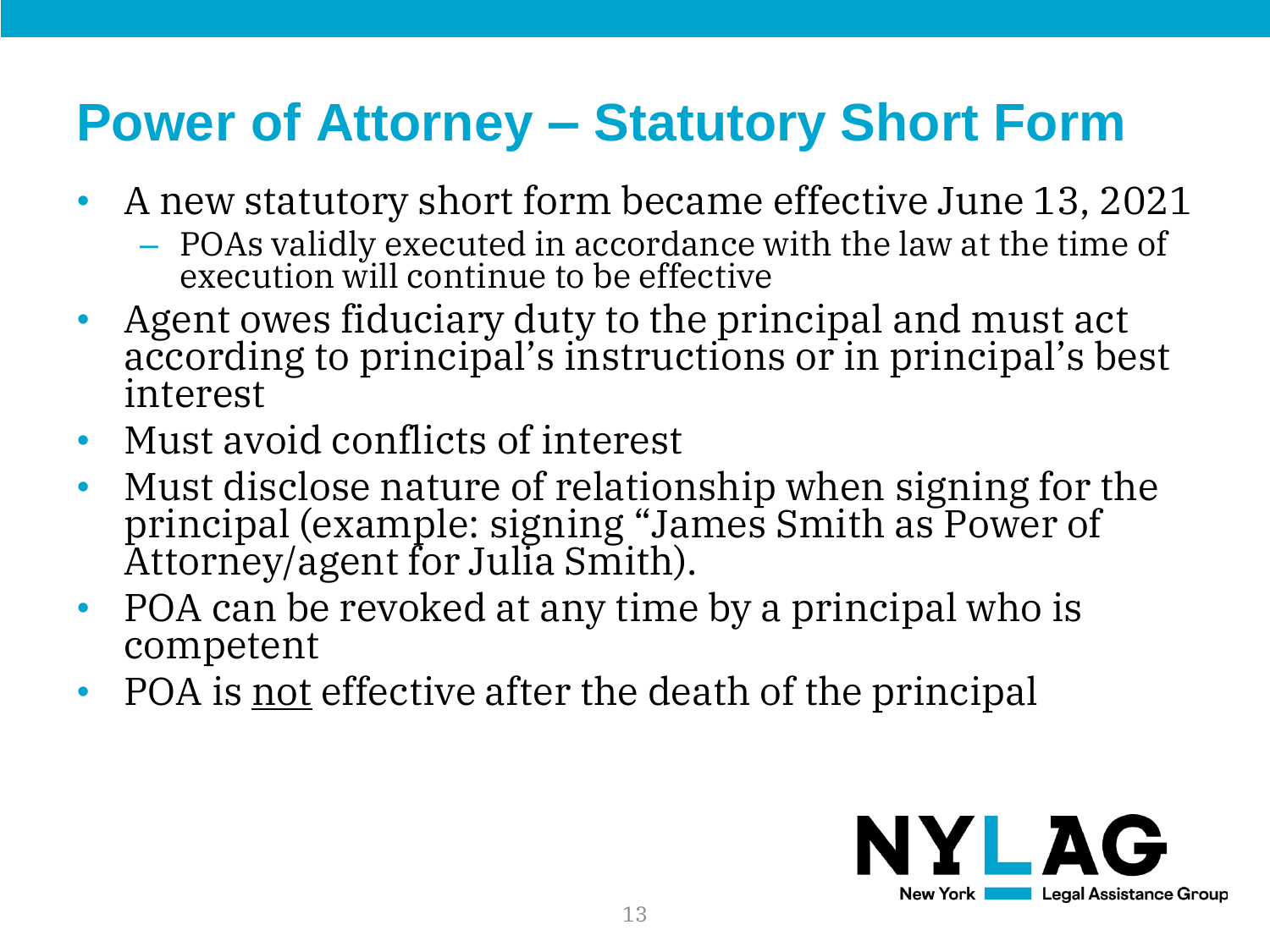- Principal can give broad or limited authority to the agent
- Principal can appoint a monitor to monitor agent's activities (optional)
- Financial institutions and other third-parties must accept properly drafted statutory forms. If a financial institution rejects a POA, it must do so within 10 days of receipt and provide a valid reason in writing.
- There are "durable," "nondurable" and "springing" POAs
	- The statutory form is durable and effective immediately upon execution by principal  $\mathbf{A}$  and agents of  $\mathbf{A}$

New York

**Legal Assistance Group**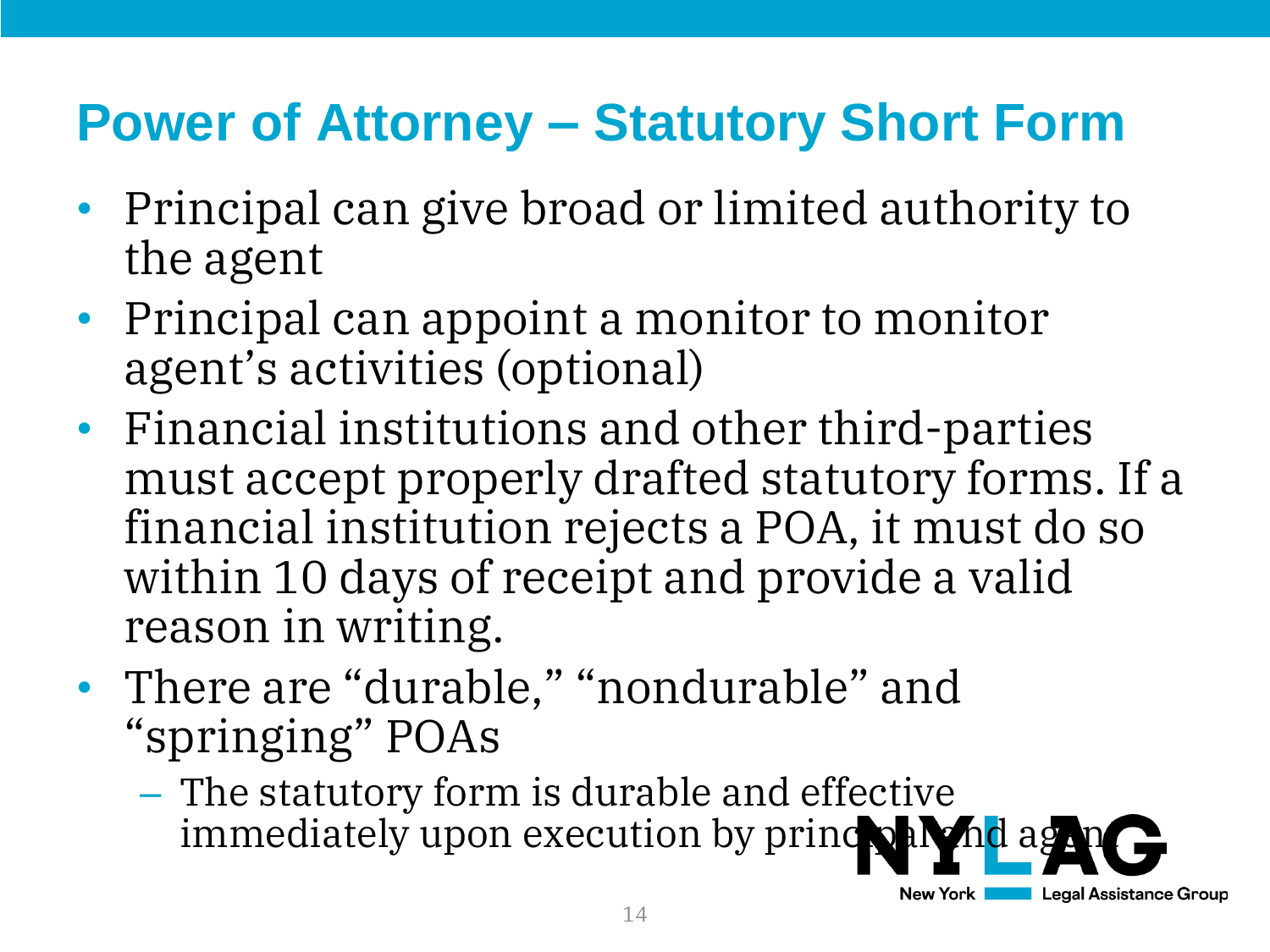#### **GRANT OF AUTHORITY:**  $(f)$

To grant your agent some or all of the authority below, either

you customarily have made to individuals, including the agent, and charitable organizations. The total amount of all such gifts in any one calendar year cannot exceed five

thousand dollars;

- (1) Initial the bracket at each authority you grant, or
- $(2)$ Write or type the letters for each authority you grant on the blank line at (P), and initial the bracket at (P). If you initial (P), you do not need to initial the other lines.

I grant authority to my agent(s) with respect to the following subjects as defined in sections 5-1502A through 5-1502N of the New York General Obligations Law:

|     | (A) real estate transactions;                                                                                             | $\mathcal{L}$ | benefits from governmental<br>programs or civil or military<br>service:           |
|-----|---------------------------------------------------------------------------------------------------------------------------|---------------|-----------------------------------------------------------------------------------|
|     | (B) chattel and goods transactions;                                                                                       |               |                                                                                   |
|     | (C) bond, share, and commodity<br>transactions:                                                                           | (K)           | financial matters related to<br>health care; records, reports, and<br>statements: |
|     |                                                                                                                           |               | (L) retirement benefit transactions;                                              |
|     | (D) banking transactions;                                                                                                 |               | (M) tax matters:                                                                  |
|     | (E) business operating transactions;                                                                                      |               | (N) all other matters;                                                            |
| (F) | insurance transactions:                                                                                                   |               | (O) full and unqualified authority to<br>my agent(s) to delegate any or all       |
|     | (G) estate transactions:                                                                                                  |               | of the foregoing powers to any<br>person or persons whom my agent(s)              |
|     | (H) claims and litigation;                                                                                                |               | select:                                                                           |
| (1) | personal and family maintenance: If<br>you grant your agent this authority, it<br>will allow the agent to make gifts that |               | (P) EACH of the matters identified by the<br>following letters                    |



the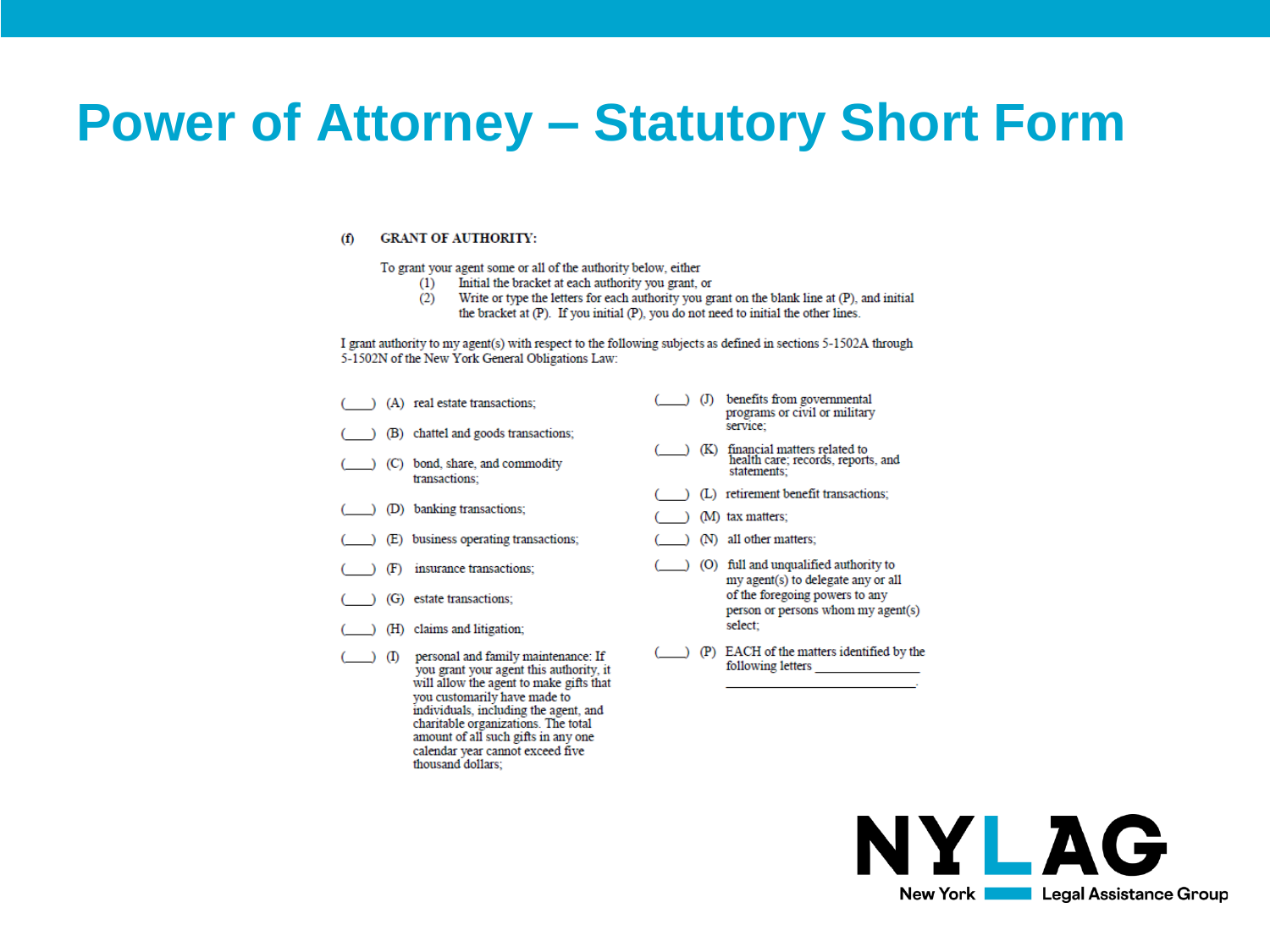- You can add modifications to a POA to tailor it to the principal's needs (public benefits, authority to open safe deposit box, designation of guardian, etc.)
- Modifications are required to authorize agent to make gifts and transfers on behalf of the principal (including self-gifting to the agent)
- Authority to create trusts and make transfers can be necessary even for relatively low-income clients for potential future Medicaid planning (Medicaid limit for 2021 is \$884/single, \$1300/couple)
- Executing a POA requires a high level of capacity.
	- "Ability to comprehend the nature and consequences of the act of executing and granting, revoking, amending or modifying a power of attorney, any provision in a power of attorney, or the authority of any person to act as agent under a power of attorney." *See* GOL §5-1501(2)(c)

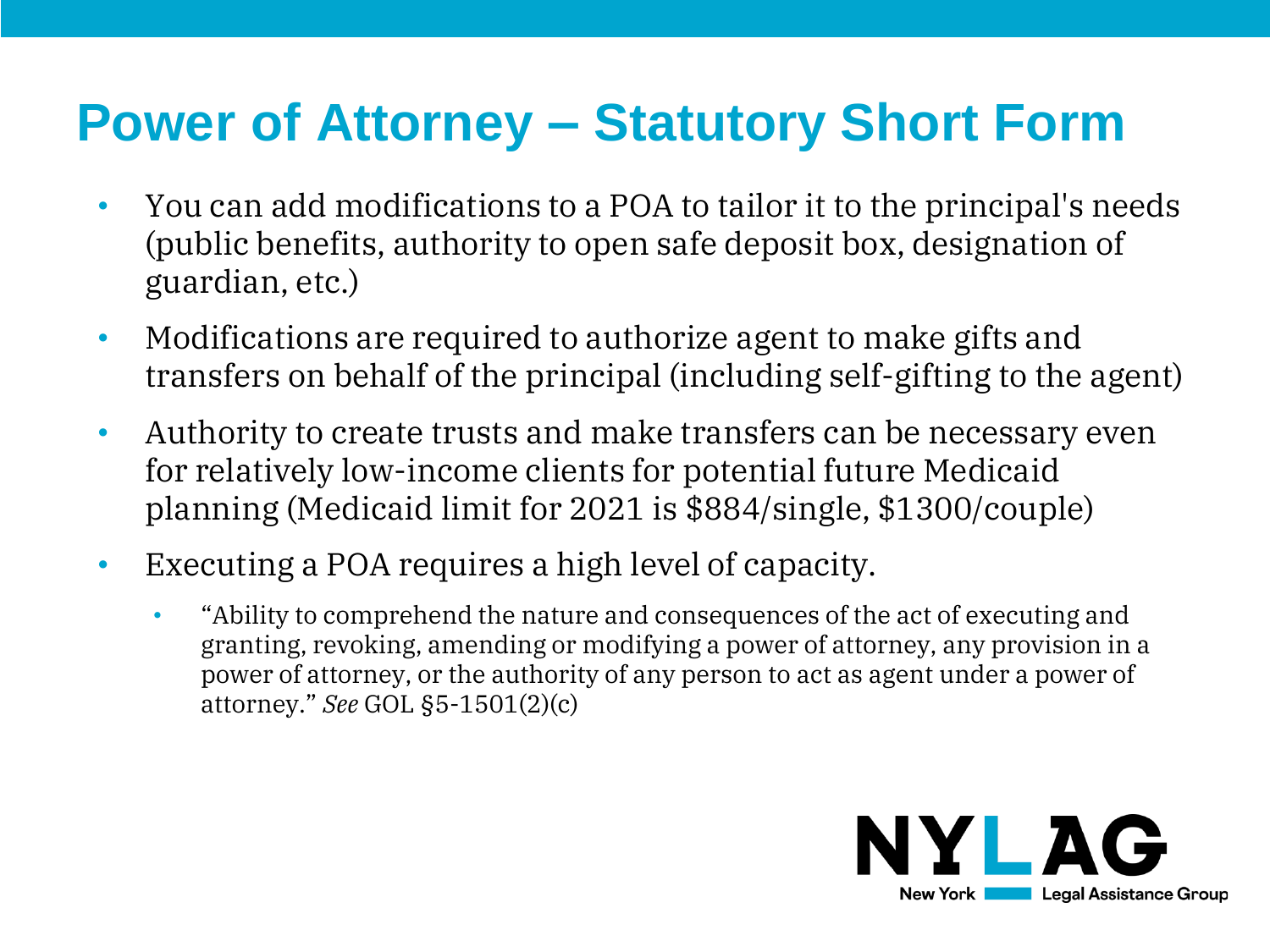### **A Word about Medicaid**

- Medicaid has income and asset limits.
	- Medicaid income limit for 2021 = \$884/single, \$1300/couple
	- Last minute planning can be done with POA
- Medicaid is the only provider of free Long Term Care (LTC) assistance for Activities of Daily Living.
- LTC may be provided in the community (home) or in an institution (nursing home).
- Nursing homes cost over \$100,000/year, home health care aides are paid on an hourly basis (\$25-50/hour).
- All NY nursing homes accept Medicaid payment.

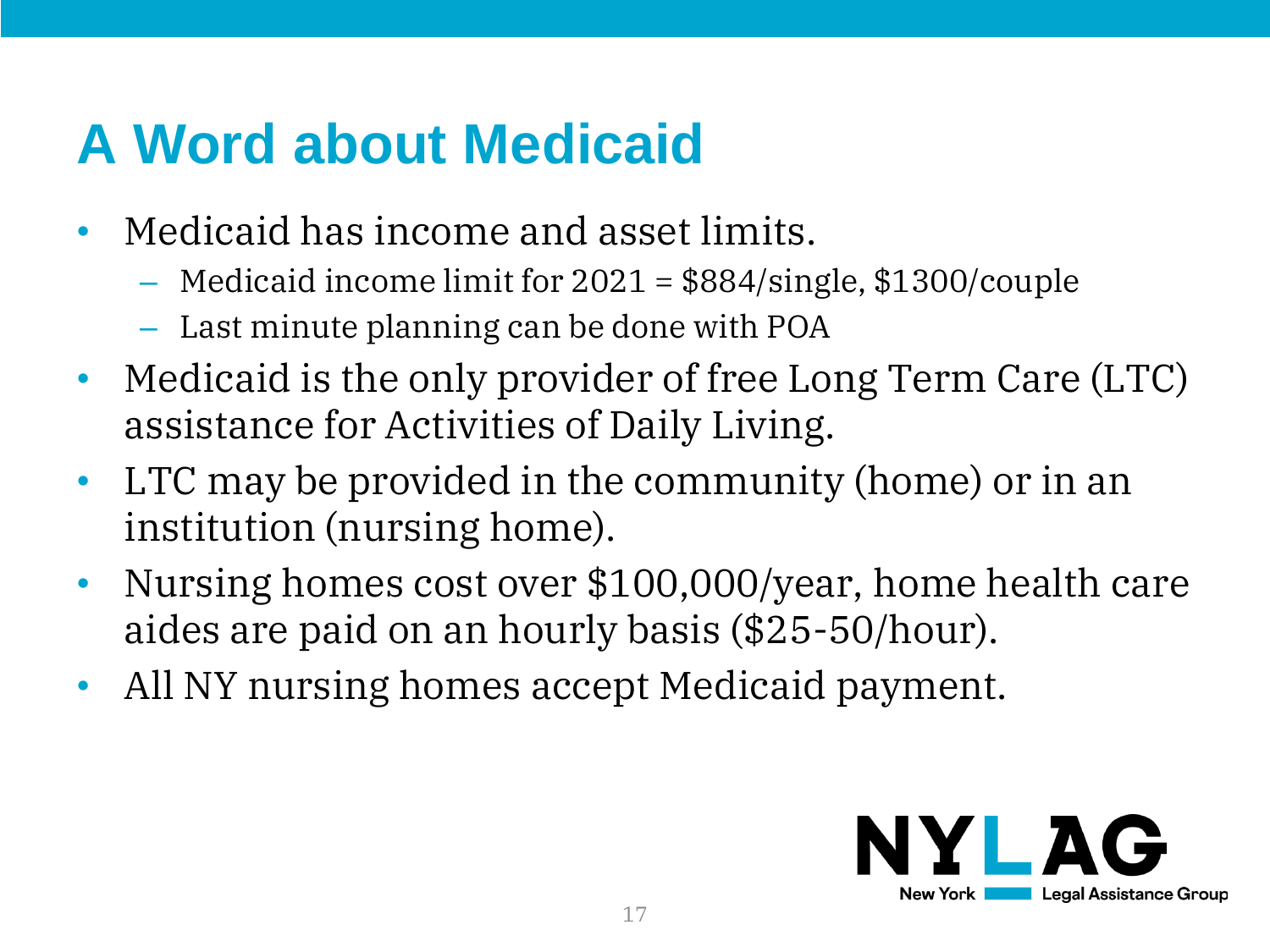#### **What is a Trust?**

- A Trust is an agreement and involves one or more Grantors, Trustees and Beneficiaries.
- Examples of Trusts: Supplemental Needs Trusts, Age Terminating Trusts, Pooled Trusts (For income only – to qualify/ benefit from Medicaid)
- A Trust may be Revocable or Irrevocable
- For Medicaid planning, always Irrevocable
- Attorney needed

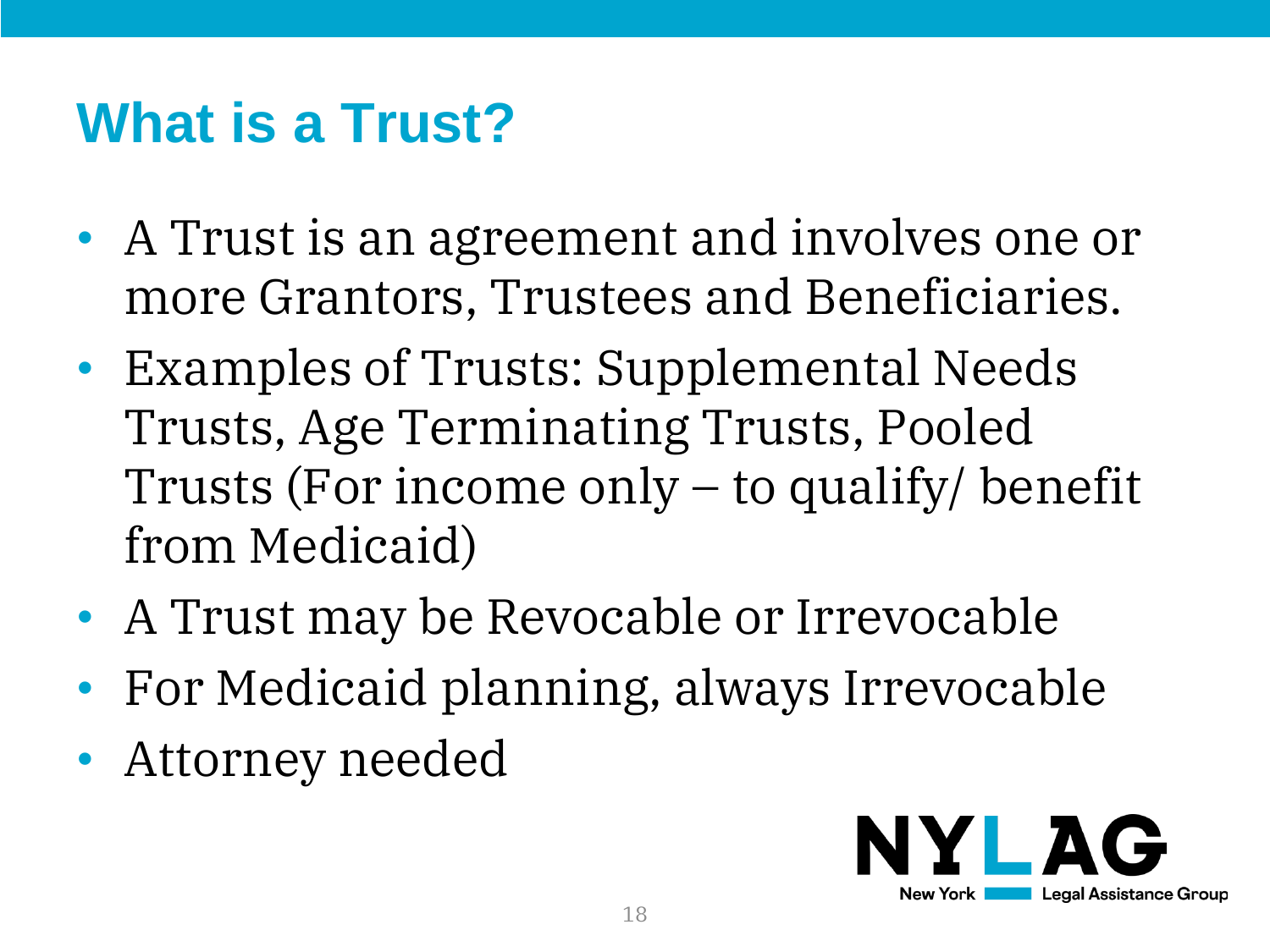#### **Property Ownership**

- How do you own your property?
	- Payable on Death (POD), Transferrable on Death (TOD), Beneficiary (BNF)?
	- Joint ownership?
	- Tenancy by the entirety?
- Each type of ownership will have repercussions during your lifetime and after your death.

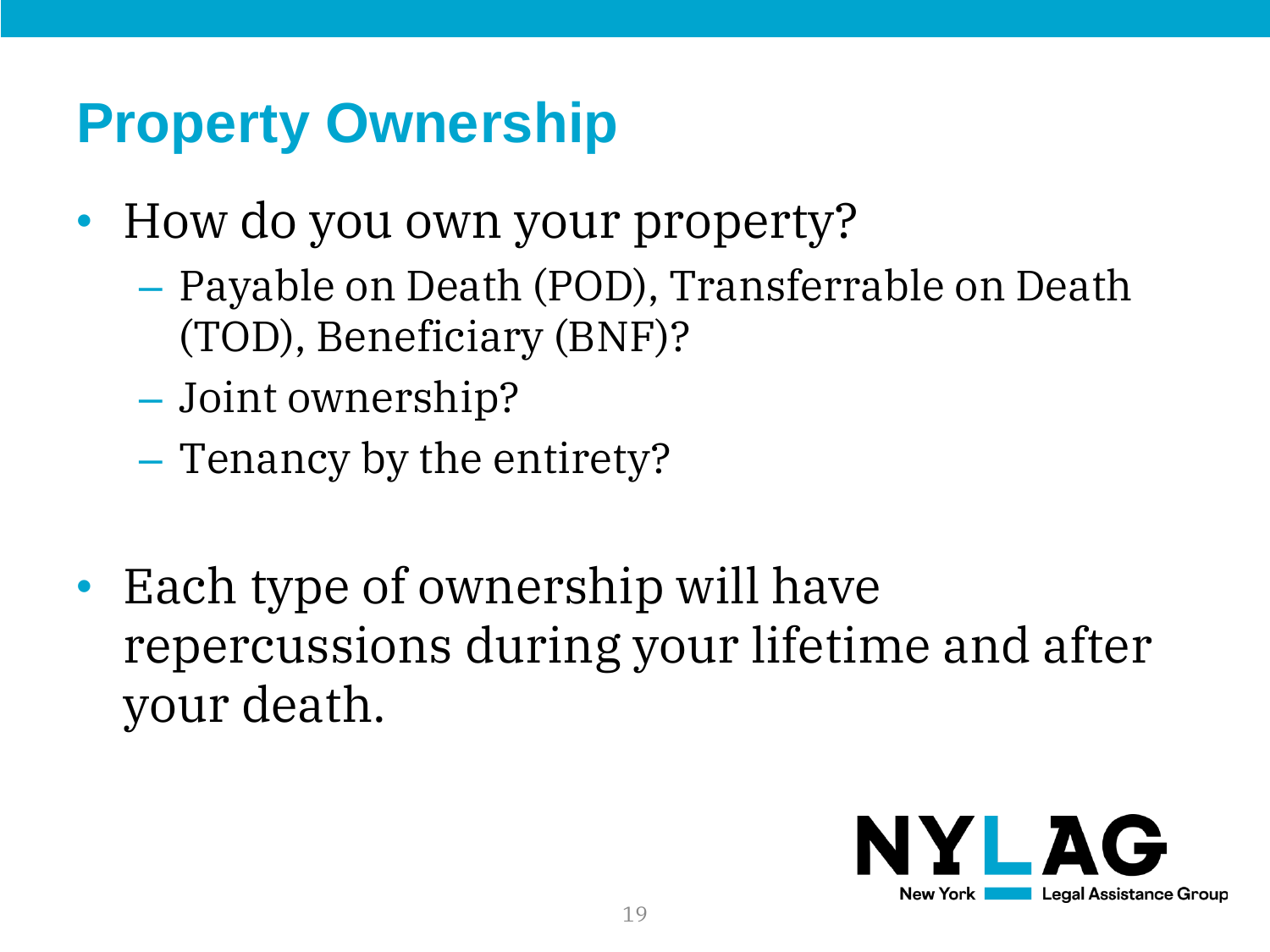#### **What is an Appointment of Agent to Control Disposition of Remains?**

- Appoint someone to take care of remains.
- Special instructions.
- <https://www.health.ny.gov/forms/doh-5211.pdf>
- Pre-Plan or Pre-Pay your Funeral
- Default: NY Law provides an order within which persons may handle a person's remains. They will make decisions for you & funding will have to be found. If no one, Public Administrator will handle. Funeral costs get paid before creditors of estate. If no funds, Hart Island burial.

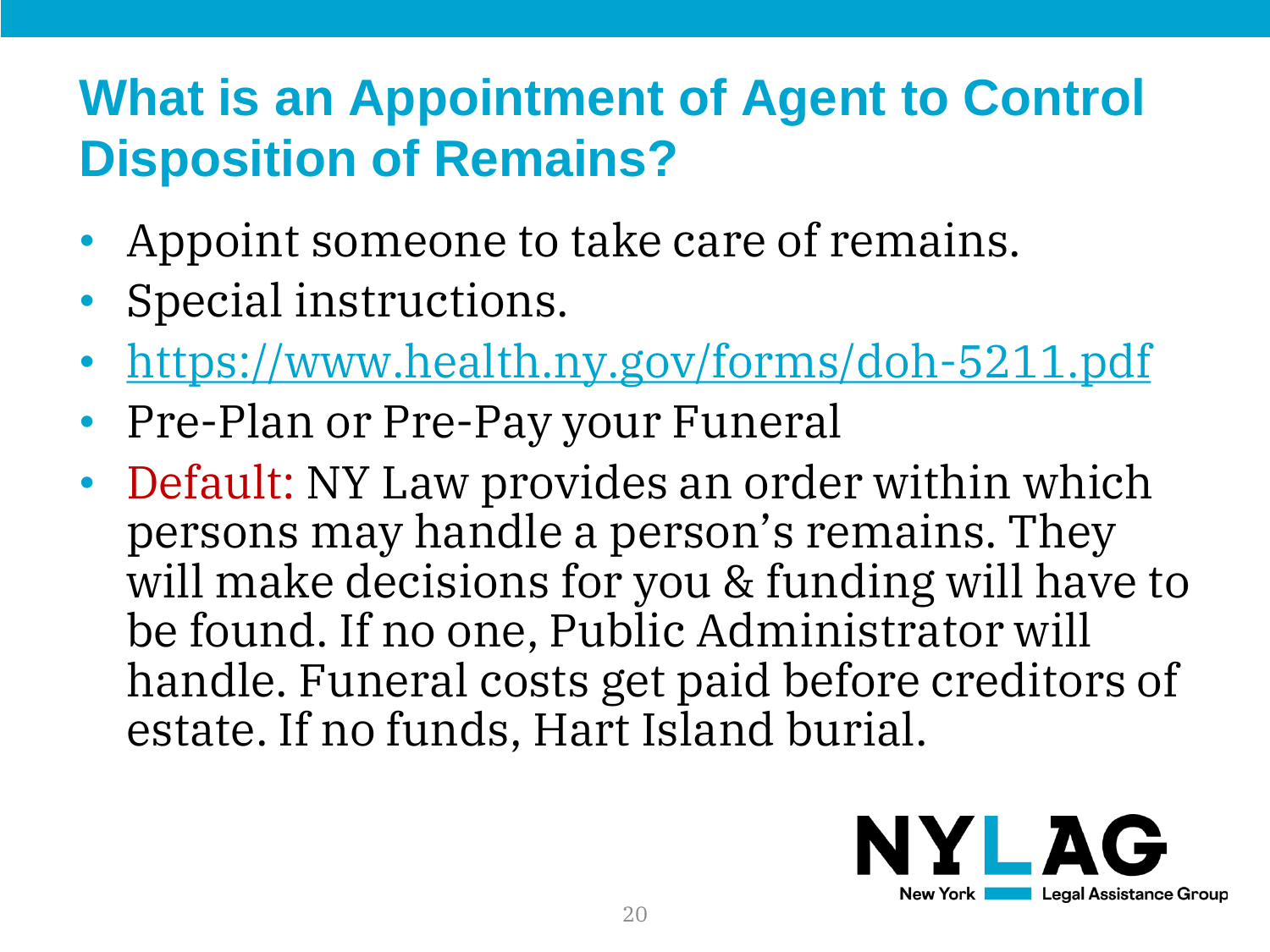#### **What is a Last Will & Testament?**

- Allows a person (Testator) to set forth how and to whom their belongings will be given after their death.
- Testator chooses an Executor to take care of distribution and carry out the instructions of the Will.
- Appoint a guardian (property/person) to look after minor children.
- Testator's spouse has a right of election (50K or 1/3 of the Testator's net estate (whichever is greater)).
- Will takes effect when it is submitted to Surrogate's Court
- Attorney needed.
- Default: Laws of Intestacy in New York State

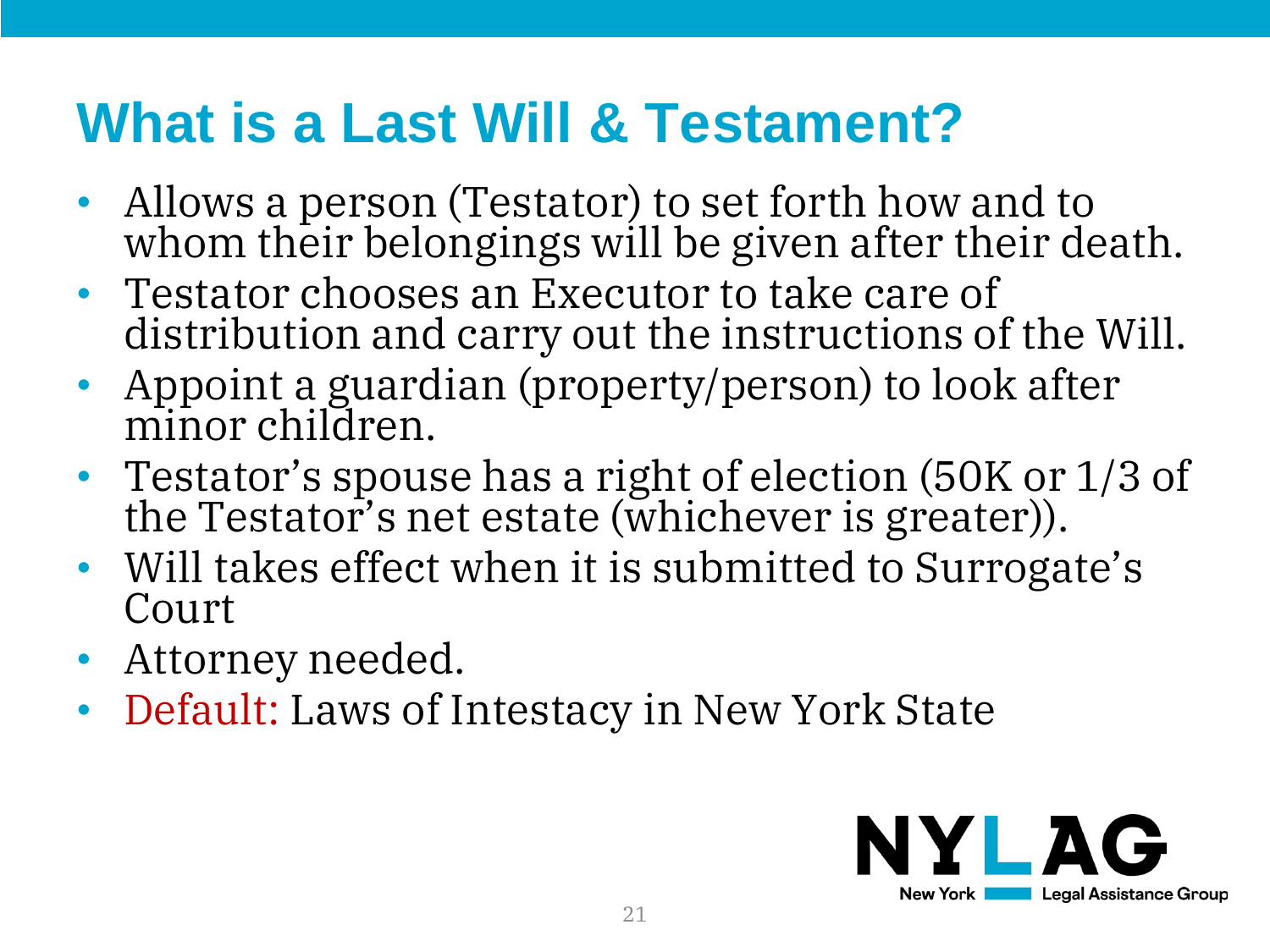### **Assets that Bypass your Estate**

- Life Insurance (with designated beneficiary).
- Pension/ Retirement plans (with designated beneficiary).
- Payable on death/ Transfer on death/ Totten Trust bank accounts.
- Joint accounts (but not convenience accounts).
- Property held jointly with right of survivorship.

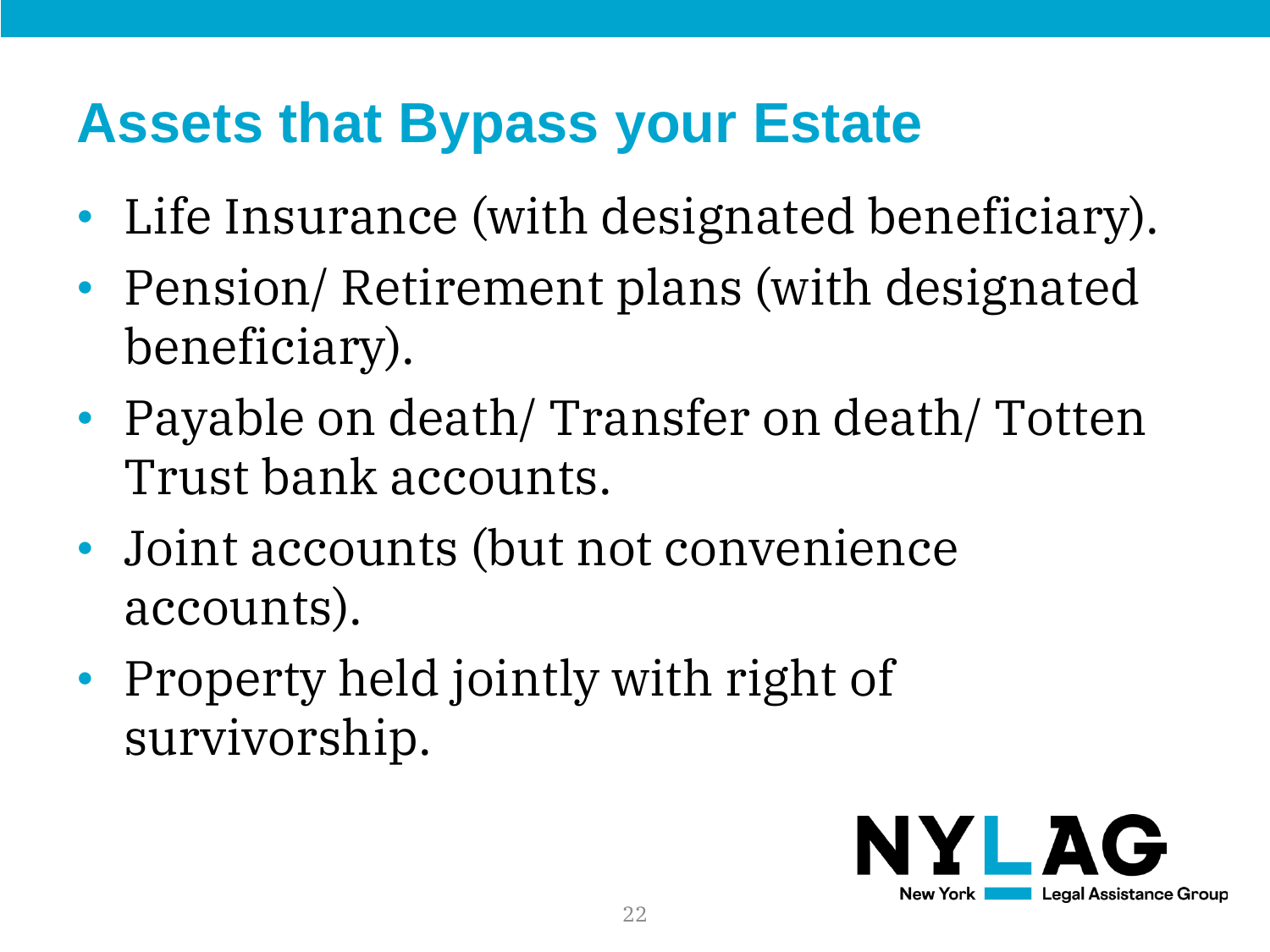### **Conclusion**

- It is not too late to plan.
- Planning documents should be completed sooner rather than later.
- Consult with an attorney.
- Ensure that your planning documents are upto-date.
- If appropriate, have a conversation with your family members/friends.

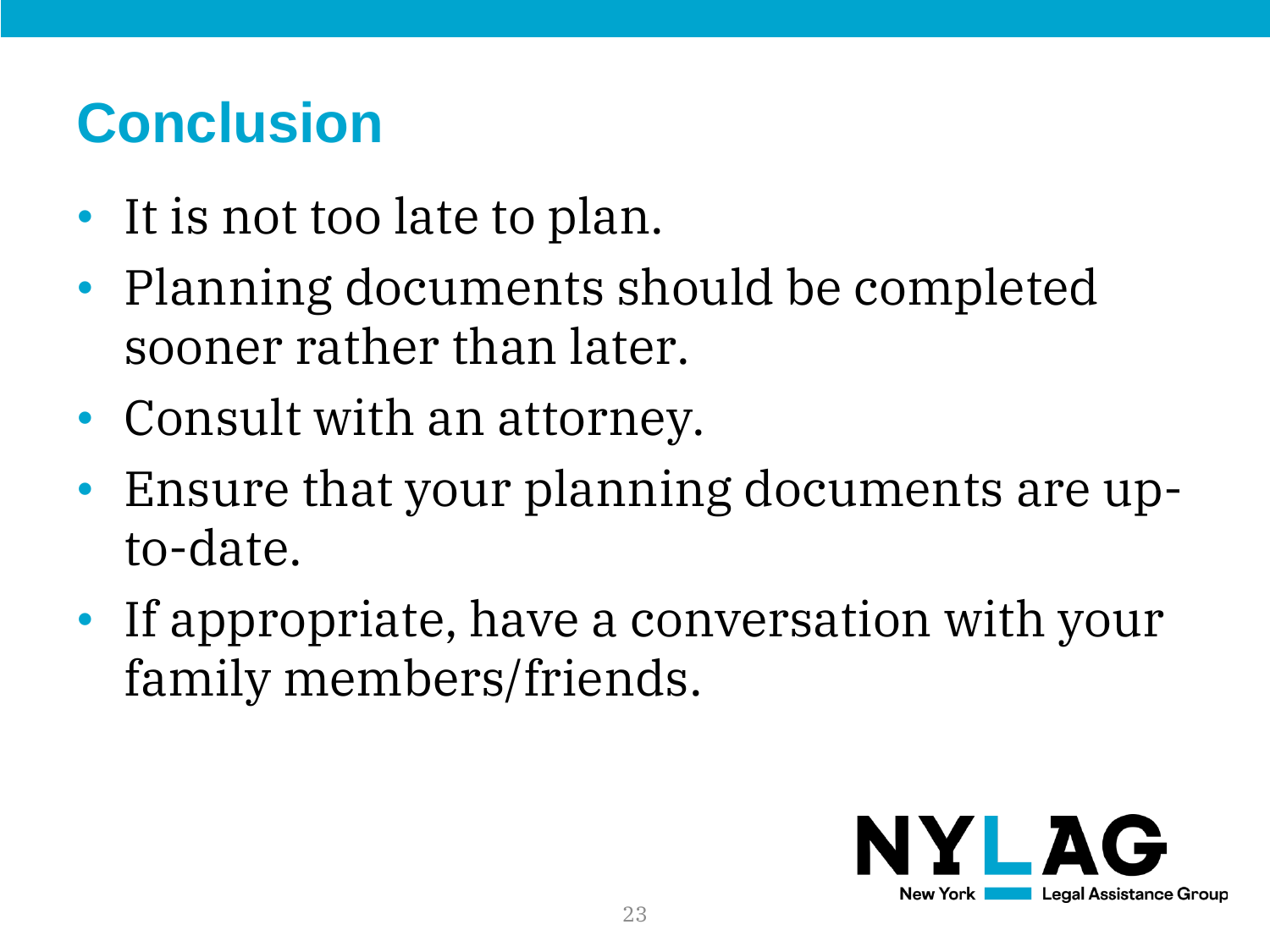**ERIN SHAHINFAR, ESQ. STAFF ATTORNEY ELDER LAW PRACTICE / PUBLIC BENEFITS UNIT 100 PEARL STREET, 19TH FL.| NEW YORK, NY 10004 T: 212.613.5062| F: 212.714.7402**